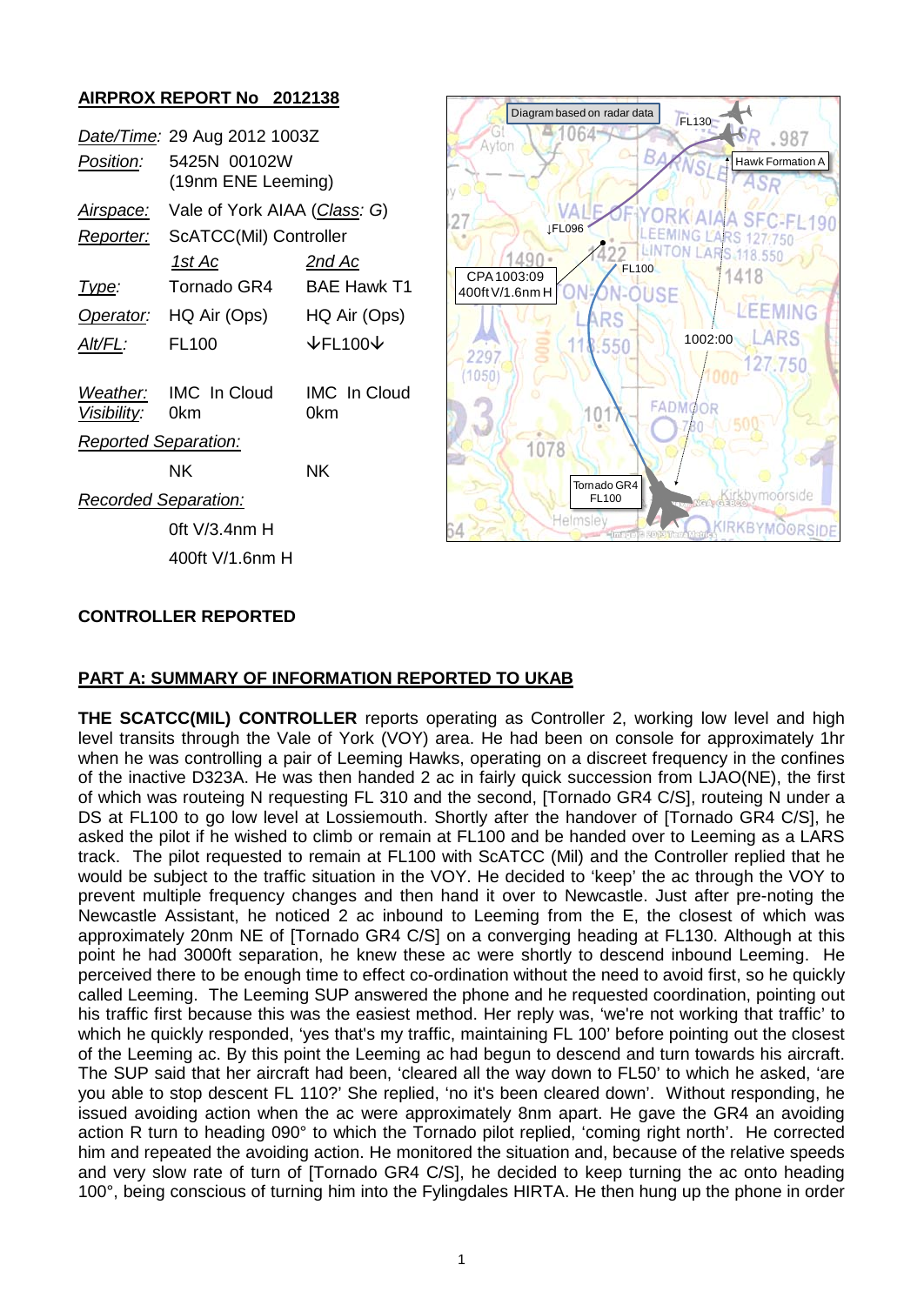to concentrate on preventing a collision. In his opinion, the safety of both ac were unnecessarily compromised because he was unable to effect co-ordination with Leeming.

He perceived the severity of the incident as 'High'.

**THE SCATCC(MIL) SUPERVISOR** reports that she was positioned on the N consoles as that AOR was particularly busy at the time with control of AARA5, transits to the W Coast of Scotland and a calibrator ac in OTA E. She believed 3 consoles were open. Two standards checks were being carried out for Controllers returning from ATLAS (Olympic Games) duties and she had just had to break up training in the AC (Co-Ord) S position in order to open another console. She was also training a new Supervisor at the time. She did not witness the Airprox; however she heard the Controller on console 2 say 'avoiding action' and immediately went to see what was happening. She saw [Tornado GR4 C/S] at FL100 take a slow avoiding action R turn to a heading of 090°, which was then updated to 100°. It was apparent that the GR4 had got within 5nm of the [Hawk Formation A].

**THE LEEMING CONTROLLER** reports that he was the Screen Controller, instructing a UT Controller in the Director (DIR) position at RAF Leeming. At the time 2 formations of Stn-based Hawk ac were 'pre-noted from Scottish Mil', both requiring Instrument Recovery. They were handed over 30nm NE of RAF Leeming at FL130 under a DS. During the handover, the second formation, callsign [Formation B] free-called, approximately 30nm NNE of RAF Leeming at FL160, requesting a DS and a Radar to Visual recovery. The UT Controller was instructed to inform ScATCC(Mil) to 'standby' and to positively control [Formation B], which was subsequently identified and given instructions to descend to FL100 under a DS. The handover of [Formation A] was then completed and, once on frequency, they were identified, placed under a DS and shortly afterwards given instructions to descend to FL50 and turn L heading 230°, positioning for recovery. At this point the 2 formations were approx 20nm ENE of RAF Leeming 8nm apart on slowly converging tracks. The UT Controller then called Durham Tees Valley Airport (DTVA) Radar to co-ordinate a transit through DTVA Class D airspace in order to provide a more expeditious recovery to RW16; however, following a prompt, the UT Controller realised this would not be possible due to a conflicting DTVA RW23 departure. TI was passed to the DTVA Assistant on both formations and DTVA was informed that both formations would remain clear of DTVA Class D airspace. The liaison process with DTVA took longer than normally expected, following which the UT Controller was questioned as to his intentions and recovery plan for the 2 formations; however, he was unsure as to a recovery plan. At this point the 2 formations were steadily converging and, with the option of a descending profile through DTVA Class D airspace not available, he presented a number of possible courses of action to the UT Controller. The UT Controller chose to employ a stepped descent for [Formation B] in order to provide separation against [Formation A] until both formations were VMC below cloud and instructed [Formation B] to 'Stop descent FL120 for co-ordination'.

The UT Controller was further prompted to articulate the reason for the pause in descent and the plan for recovery to [Formation B]. This information was passed to [Formation B] along with an order of recovery. Shortly afterwards, the ATC Supervisor informed the Leeming Controller and the UT Controller of fast moving traffic under ScATCC(Mil) control at FL100, approximately 5nm S, heading N and conflicting with [Formation A]. The UT Controller was instructed to give immediate avoiding action and after a slight pause he instructed [Formation A] to turn R to heading 270°. At this point the conflicting ScATCC(Mil) traffic was 4nm to the S of [Formation A] and conducting avoiding action, turning R onto an E'ly track. The separation was estimated to have been 2nm and 500ft.

**THE TORNADO GR4 PILOT** reports transiting from RAF Marham to RAF Lossiemouth at FL100 under IFR in IMC and with a DS from London Mil [actually ScATCC(Mil)]. The grey camouflaged ac had navigation lights and HISLs selected on. The SSR transponder was selected on with Modes A and C; the ac is not fitted with an ACAS. Heading 350° at 0.75M in the Vale of York AIAA, avoiding action was given by ATC against a formation of Hawk ac and he turned R. A further R turn to E was then given by ATC. Due to the IMC flight conditions the Hawk ac were not seen. After the Hawk formation was clear, he was given a L turn to resume track.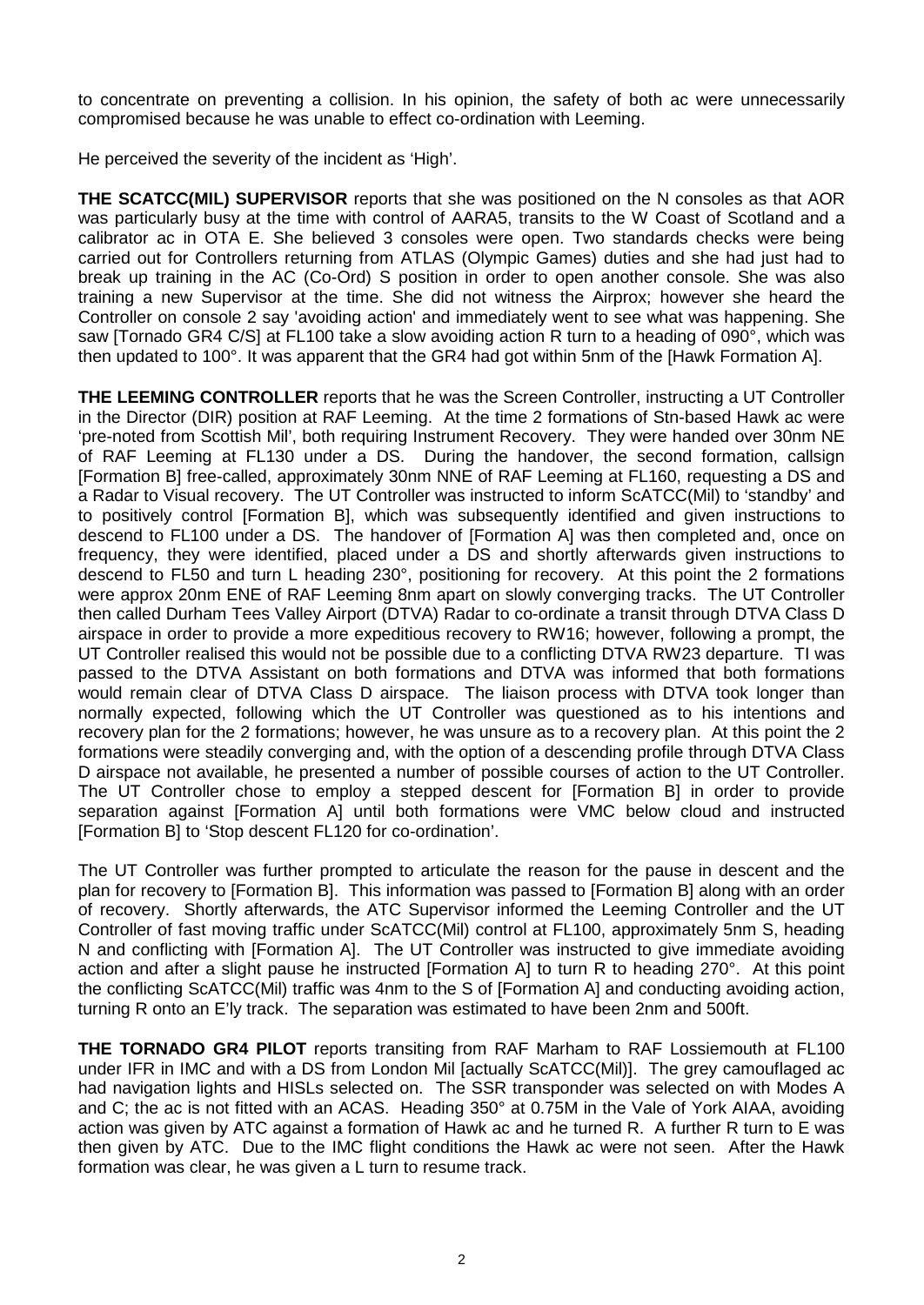He assessed the risk of collision as 'Low'.

**THE BAE HAWK T1 PILOT** reports leading [Formation A], a pair of Hawks on recovery to RAF Leeming under IFR in IMC with a DS from RAF Leeming. The black ac had navigation and landing lights selected on and strobe lights set to red. The formation leader had the SSR transponder selected on with Modes A and C; the ac were not fitted with ACAS. On handover to Leeming Director, heading 270° at 300kt, he became aware of another pair of ac also recovering from the NE. He was not aware of any further traffic in the region. In the descent from FL130 to FL50, he was given, 'Avoiding action, turn right 270°' with traffic L 11 o'clock 4nm tracking E at FL100. (He later understood this traffic to be the subject Tornado GR4). This was actioned and, having already passed FL100, he was unconcerned about the proximity of the GR4. The remainder of the recovery to RAF Leeming was flown without incident.

He assessed the risk of collision as 'Low'.

**BM SAFETY POLICY & ASSURANCE** reports that this Airprox occurred on 29 Aug 12 between a formation of Hawks [Formation A] recovering in IMC to RW16 at RAF Leeming, in receipt of a DS from Leeming DIR, and a Tornado GR4 in IMC, in receipt of a DS from ScATCC(Mil) Controller 2.

All heights/altitudes quoted are based upon SSR Mode C from the radar replay unless otherwise stated.

#### Information

Leeming DIR was manned by an ab-initio trainee and a screen controller. The screen described their workload and task complexity as moderate; however, whilst SATCO has stated that the scenario posed by the recovery should have been within the trainee's capacity, analysis of the incident and the trainee's reported responses suggests that they may have held a markedly different perception of the task complexity.

In addition to the incident Hawk formation, [Formation A], DIR was providing a DS to an additional formation of Hawks, [Formation B], being vectored for an IFR approach. Controller training was also being undertaken on the Leeming Zone position, with a controller examination underway on the Leeming APP position. Controller 2 described their workload as high-to-medium with moderate task complexity and, in addition to the GR4, was providing a RCS to an E3 transiting through the Vale of York towards UK Orbit Area 5.

The incident sequence commenced at 1000:44 as the Hawk formation [A] called DIR on handover (from CRC Boulmer, not ScATCC(Mil) as related by DIR) at FL130, tracking SW'ly. At this point, the formation was 31.7nm ENE of Leeming and 24.6nm NNE of the GR4; the GR4 was at FL100 which it maintained throughout the incident sequence, tracking NW'ly. Given that the GR4 was at FL100, Controller 2 had asked the GR4 pilot whether they were, '*looking for further climb*' and had planned to hand them to Leeming for the N'ly transit; however, the GR4 pilot stated that they were, "*happy Flight Level 100*" and asked to remain with Controller 2. During the exchange of R/T between the Hawk formation [A] and DIR and between 1000:42 and 1001:16, DIR was also involved in a landline exchange with the Durham Tees Valley ATSA to provide TI to them on the recovering Hawk formations.

Between 1000:41 and 1001:18, Controller 2 had been involved in a landline exchange with the Newcastle ATSA to prenote the GR4 to them; at the end of this exchange, the GR4 was 19.6nm SSW of the Hawk formation [A]. Controller 2 reported that it was following this exchange that they identified the conflict between the GR4 and the Hawk formation.

At 1001:24, DIR instructed the Hawk formation to, "*descend Flight Level 5-0*" which was acknowledged; at this point the GR4 was 19nm SSW of the Hawk formation (Figure 1 refers).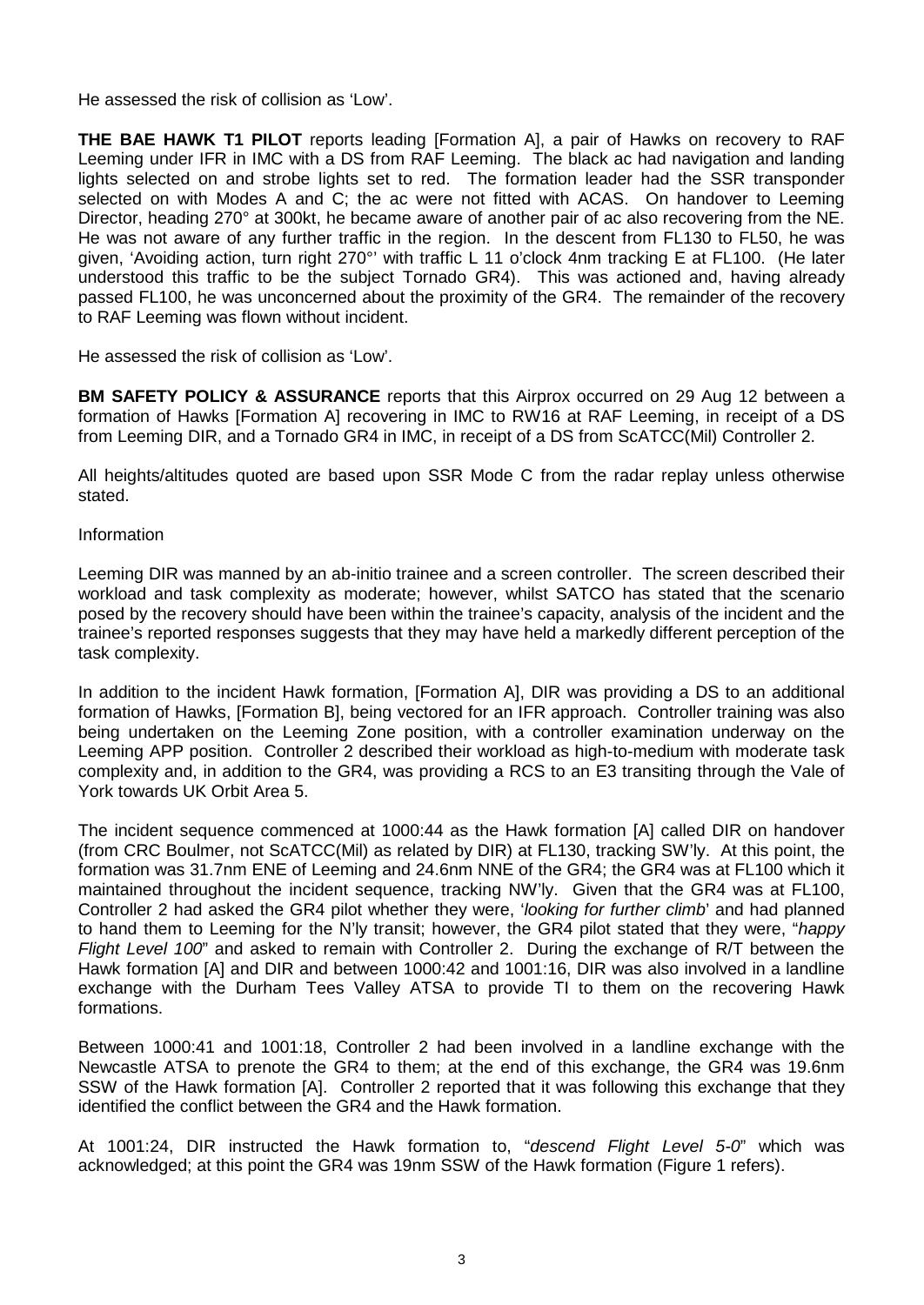

Figure 1: Radar Replay Screenshot at 1001:24

At 1001:51, DIR instructed the Hawk formation to, "*turn left heading 2-3-0 degrees*" which was acknowledged; at this point the GR4 was 15nm SSW of the Hawk formation (Figure 2 refers).



Figure 2: Radar Replay Screenshot at 1001:51

Between 1002:09 and 1002:51, DIR was involved in an RT exchange with the unrelated formation of Hawks to the N (SSR 3A 0414 in Figures 1, 2 and 3) [Formation B]. Based upon the DIR screen controller's report, this exchange was prompted by them, in order to encourage the trainee to formulate a recovery plan for the 2 formations.

At 1001:55, Controller 2 initiated coordination with Leeming SUP to agree a course of action between the GR4 and the 2 formations of Hawks being 'worked' by DIR; at this point the GR4 was 14.4nm SSW of the Hawk formation [A], which had just commenced descent and was indicating FL129.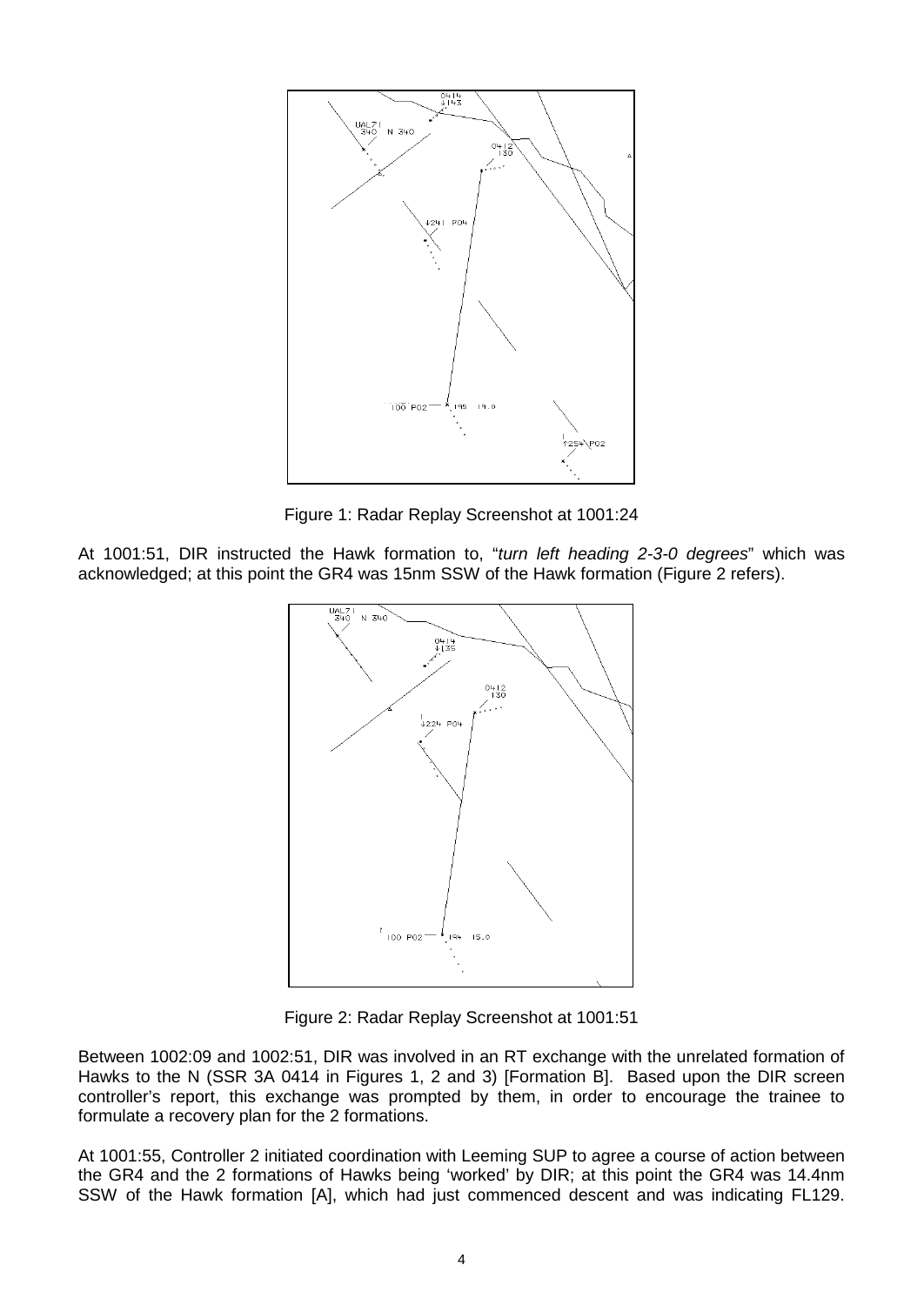Whilst neither causal nor contributory to the incident, the delay of 29 secs between the passing of the descent instruction (1001:24) and the initiation of the Hawk formation's descent, was an aggravating factor in the magnitude of the subsequent loss of separation. Controller 2 first identified their traffic to the Leeming SUP, who replied, "*Err, that's not our traffic*." Controller 2 continued, "*yeah, it's my traffic*" and Leeming SUP asked, "*what do you want coordination on*?" As STCA white activated on the Controller 2's surveillance display at 1002:10, they replied, "*he* [the GR4] *is maintaining Flight Level 100. Okay, your traffic, arr, 0-4-1-2, north-east of Leeming by 23 miles*?" Leeming SUP replied, "*roger, that traffic not above Flight Level 1-2-0*." Although a discrepancy can be expected between the NATS Radar replay and the information presented to the Leeming SUP, at this point, the SSR Mode C of the Hawk formation leader could be observed on the NATS radar replay to be indicating descent through FL119. The statement made by the Leeming SUP suggests that they were monitoring the Hawk formation's descent. At 1002:18, the Hawk formation can be observed on radar to have commenced the L turn instructed by DIR at 1001:51 (Figure 3 refers).



Figure 3: Radar Replay Screenshot at 1002:18

At 1002:22, Controller 2 asked whether Leeming was, "*able to stop his* [the Hawk formation's] *descent not below Flight Level 1-1-0*?" and the Leeming SUP replied, "*no, it's already in the descent to Flight Level 5-0 now*." At this point the SSR Mode C of the Hawk formation leader could be observed on the NATS radar replay to be indicating descent through FL115. This mirrors the report by the Leeming SUP who stated that their decision that 'there was not enough time available to instruct DIR to advise [Hawk Formation A] to stop descent at FL110' was based on observing the SSR Mode C of the formation indicating descent through FL115. This suggests that there was a good correlation between the SSR Mode C presented to the 2 units, potentially as a result of the Hawk formation's benign ROD (radar replay shows approximately 3000fpm, which is in-line with Hawk SOPs for a formation descent in IMC).

MAA RA 3010(1), supported by MMATM Chapter 10 Para 10, states that the initiating controller requiring coordination should 'Refer to his aircraft and the aircraft upon which coordination is requested in the order most appropriate to the situation'.

Controller 2 immediately (1002:28) issued the GR4 with, "*avoiding action, turn right immediately heading 0-9-0 degrees, traffic was right, 1 o'clock, 5 miles, crossing right-left, Flight Level 1-1-0 descending*." At this point the GR4 was 8.8nm SSW of the Hawk formation, which was indicating descent through FL112. The GR4 pilot acknowledged the instruction saying, "*right North* [GR4 c/s]" as STCA red activated on Controller 2's surveillance display. Whilst terminating the landline call to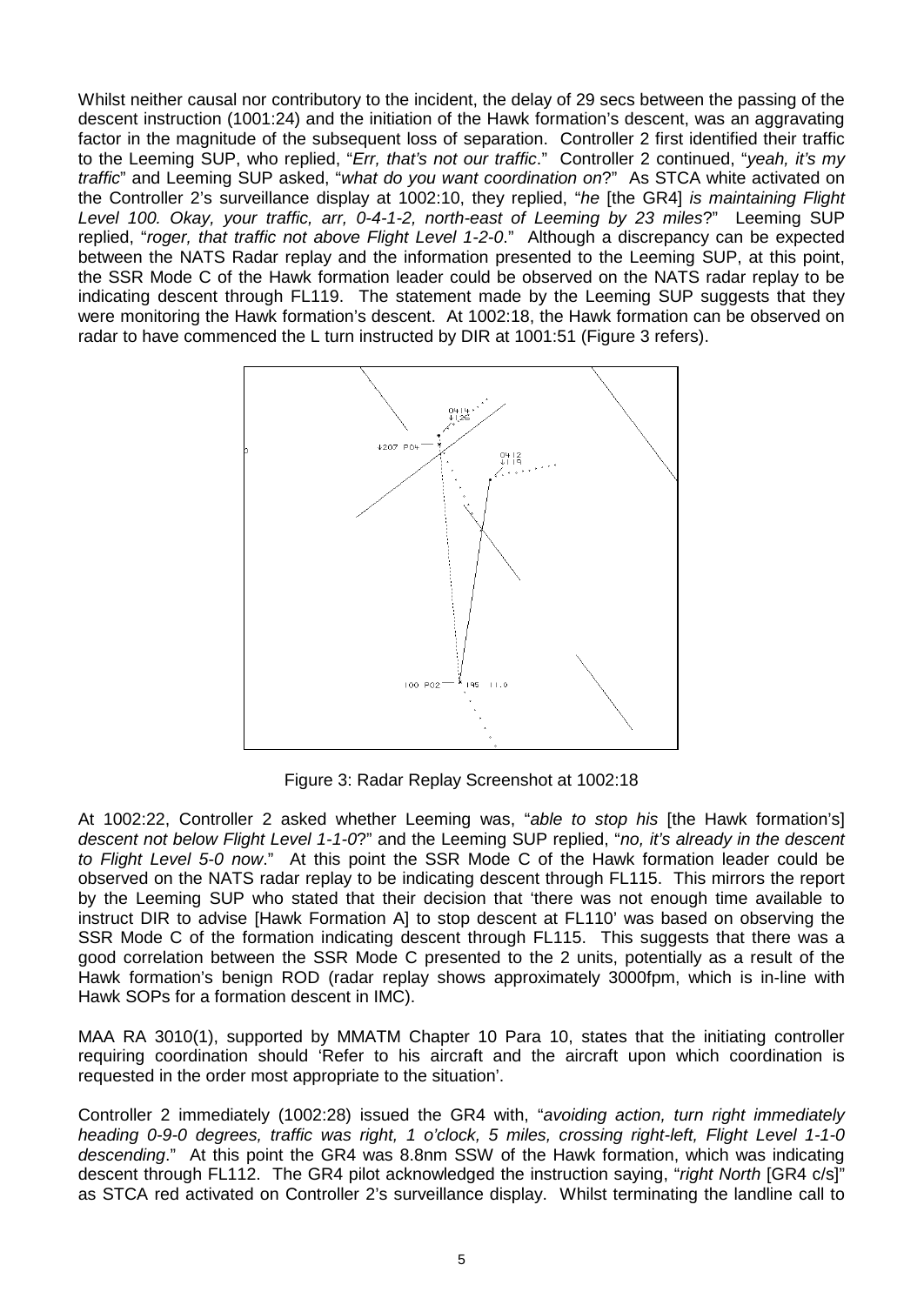Leeming, Controller 2 immediately corrected the GR4 pilot, re-iterating the avoiding action, which was correctly read-back by the GR4 pilot at 1002:44; the GR4 was now 5.9nm SSW of the Hawk formation, which was indicating descent through FL104.

At 1002:50 the turn by the GR4 becomes evident on radar and, at 1002:53, DIR issued avoiding action to the Hawk formation instructing them to, "*turn right heading 2-7-0 degrees, traffic was left 11 o'clock, 4 miles, tracking east, Flight Level 100*" which was acknowledged. The GR4 was 4.3nm SSW of the Hawk formation, turning through N; the SSR Mode C of the Hawk formation leader could be observed on the NATS radar replay to be indicating descent through FL101. At 1002:55, Controller 2 amended the avoiding action to the GR4 pilot, instructing them to, "*turn right immediately heading 1-0-0 degrees now, traffic was north, 3 miles, tracking south-east, Flight Level 100, descending*" which was correctly read-back. Whilst Controller 2 incorrectly described the Hawk formation's direction of travel as "*south-east*", this was neither a causal nor a contributory factor in this Airprox.

The CPA occurred at 1003:10 as the GR4 was turning through NE and passed 1.6nm SSE of the Hawk formation, which was indicating descent through FL96. At 1003:22, the avoiding action turn by the Hawk formation becomes evident on radar.

#### Analysis

Turning first to the Area ATM aspects of this incident, Controller 2 realised that the Hawk formation [A] were likely to commence descent and sought coordination from Leeming. However, given that 14.4nm existed when Controller 2 attempted to initiate coordination with Leeming, this represented the latest point by which a coordination agreement could reasonably be expected to have been successfully reached. ScATCC(Mil)'s investigation has stated that a more defensive controlling technique could have been employed, involving the application of an 'opening' heading prior to initiating the coordination. That said, at the point that the coordination was initiated, it was still possible for an agreement to have been reached. However, the response by Leeming's Supervisor was initially unhelpful and, given that the Hawk formation were descending, with the GR4 maintaining FL100, BM SPA agrees with the view expressed by ScATCC(Mil) that Controller 2's identification of their traffic first was the most appropriate to the situation. Moreover, given that the Supervisor's comment at 1002:19 suggests that they were monitoring the Hawk formation, a more pro-active response may have been to have first instructed DIR to stop the Hawk formation's descent and then to have continued the landline conversation with Controller 2. By reporting the Hawk formation's 'level not above', forcing Controller 2 to request a stopped descent, they ensured that the formation had descended to a point at which coordination could not be agreed. Whilst Controller 2 reacted immediately by issuing the GR4 pilot with avoiding action to break the confliction, as identified by the ScATCC(Mil) investigation, a turn to the L, perhaps allied with a climb, would have provided greater deconfliction.

A further aggravating factor to the magnitude of the loss of separation was the delay between the Leeming Supervisor hearing Controller 2 issue avoiding action to the GR4 and DIR issuing avoiding action at 1002:53. The Leeming Supervisor reported instructing DIR to issue avoiding action to the Hawk formation; however, the DIR screen controller related that the Supervisor informed both controllers in the position. The wording of his report suggests that they then prompted the trainee to issue avoiding action, hence the delay. This also indicates that the DIR team's scan had not previously detected the conflict between the GR4 and the Hawk formation. As the Leeming investigation determined, this reduced scan was as a result of the distraction caused to the DIR team by having to prompt the trainee through the decision making process of formulating a plan to recover the 2 Hawk formations. Indeed the language used by the DIR screen controller throughout their DASOR suggests that they were actively coaching the trainee throughout the incident sequence. Whilst conscious of the balance that must be sought in allowing trainees to undertake experiential learning, BM SPA contends that the trainee was not an active participant from an early stage of the incident sequence and thus would have expected the screen controller to intervene at an earlier stage. Critically, albeit that they had not detected the GR4 on their surveillance display and thus the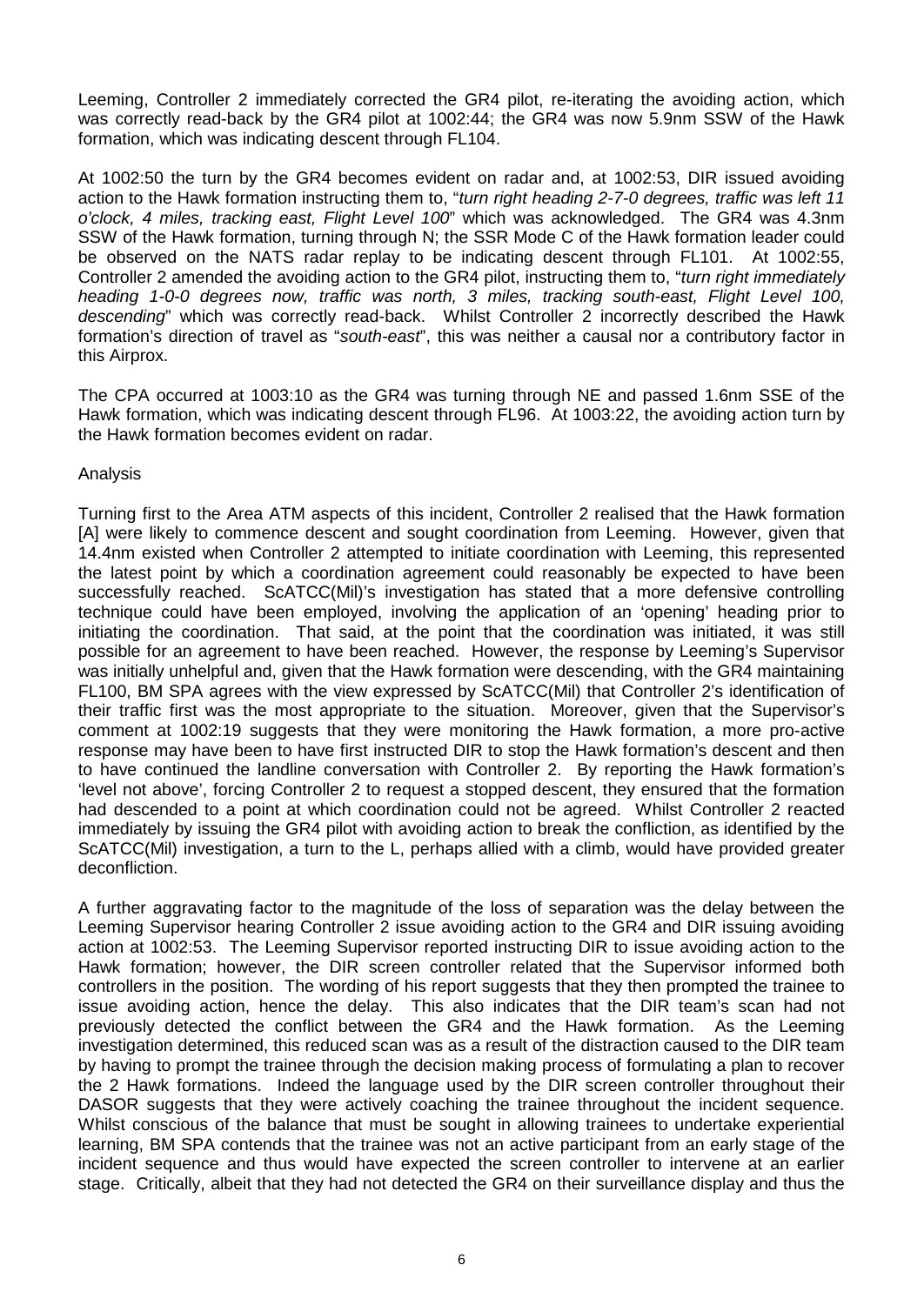act was not 'wilful', DIR introduced the confliction by descending and turning the Hawk formation into conflict with the GR4.

## Conclusion

This Airprox resulted from control instructions issued by Leeming DIR which introduced a conflict between a GR4 and a formation of Hawks [Formation A]. Given that the avoiding action issued by DIR did not take effect until after the CPA, the conflict was resolved by ScATCC(Mil) Controller 2. Contributory factors were the capacity, awareness and ability to successfully divide attention of the DIR controlling team and the supervision provided by the Leeming Supervisor. Aggravating factors in the subsequent magnitude of the loss of separation was Controller 2's decision to turn the GR4 to the R and the delay in the Hawk formation's commencement of the descent.

#### **Outcomes**

Following this incident, and RAF Leeming's subsequent thorough unit investigation, RAF ATM STANEVAL visited the unit to combine the training and examination of an additional unit ATM examiner, with a 'health check' of the unit's Safety Management, Training and Standards Systems.

Both units conducted in-depth incident investigations and made a number of recommendations which have been implemented. BM SPA will disseminate the lessons identified by this investigation throughout the RAF ATM and ASACS communities.

**HQ AIR (OPS)** comments that the aircrew involved in this incident could do little to affect the outcome. The lack of ACAS on both platforms is noteworthy; it would have provided additional warning to the crews of the emerging threat. Nevertheless, the Hawk crew reacted promptly to the avoiding action and had good SA on the other traffic in the area. Distractions, prioritisation and task saturation are factors which seem to have played a large part in this incident; they are all factors which the aircrew community is well aware of and which form the core of HF error management training; this is a bi-annual requirement for aircrew and ATM personnel. However, it is generic in nature and perhaps needs to be made more role-specific to maximise its relevance to key trades in the Air Safety chain.

## **PART B: SUMMARY OF THE BOARD'S DISCUSSIONS**

Information available included reports from the pilots of both ac, transcripts of the relevant RT frequencies, radar photographs/video recordings, reports from the air traffic controllers involved and reports from the appropriate ATC and operating authorities.

ATC Members first considered the actions of the ScATCC(Mil) controller, Controller 2, and agreed that in the normal course of events he had allowed just enough time to achieve coordination. Notwithstanding this viewpoint, it was also agreed that it would have been prudent to apply a degree of defensive controlling, prior to calling Leeming, in order to mitigate any potential failure to coordinate. Members also discussed area radar controllers' common practices and perceptions of their airspace. It was opined that most area radar controllers would be uncomfortable providing a service to traffic at FL100 in the VOY, due to the amount of traffic and hence attention required. which would adversely impact on their ability to provide a service to other traffic. Perhaps unsurprisingly, pilot Members did not have as acute an appreciation of this facet of airspace management and it was felt that greater awareness could have helped; for example, if the Tornado pilot had been aware and consequently accepted the offer of a handover to Leeming to transit the VOY the risk of confliction with other Leeming traffic would have been greatly diminished. Having not achieved coordination, Controller 2 then issued avoiding action. However, whilst mitigating the collision risk, deconfliction minima were not achieved, with the Tornado pilot's apparent slow reaction to the instruction exacerbating the situation. The majority of ATC Members were not critical of the direction of Controller 2's avoiding action turn.